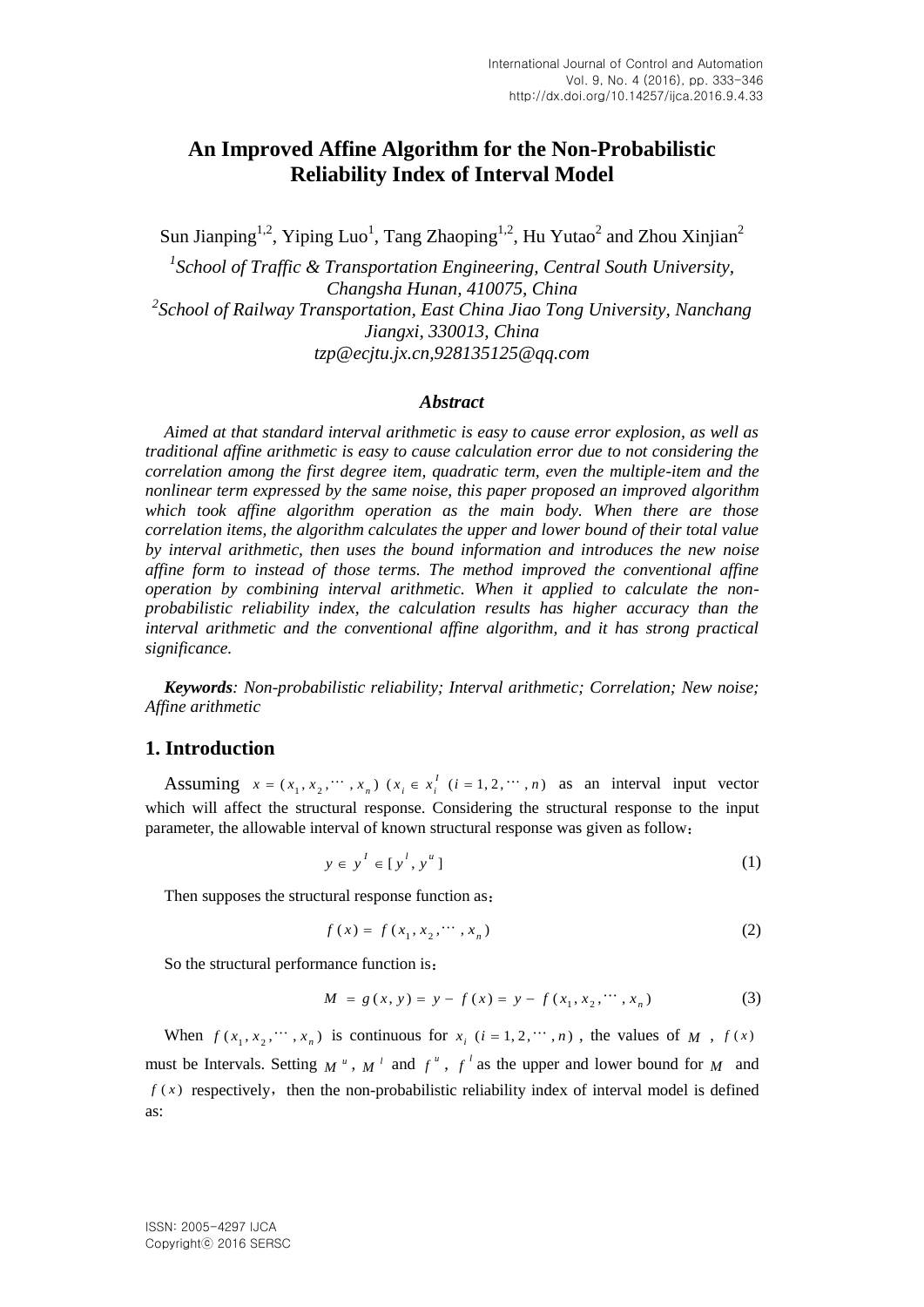$$
\eta = \frac{M^{c}}{M^{r}} = \frac{y^{c} - f^{c}}{y^{r} + f^{r}}
$$
\n(4)

In the formula (4), 2  $y^{c} = \frac{y^{u} + y^{l}}{u^{v}}$ 2  $y' = \frac{y'' - y^{l}}{s'}$ , 2  $f^{c} = \frac{f^{u} + f^{l}}{f^{l}}$ 2  $f' = \frac{f'' - f'}{f}$ ,

$$
M^c = \frac{M^u + M^l}{2} = y^c - f^c
$$
, 
$$
M^r = \frac{M^u - M^l}{2} = y^r + f^r
$$
, they are respectively the

centers and radius of corresponding intervals.

At present, the General method for solving the non-probabilistic reliability index  $\eta$  of interval model is to use the interval arithmetic by interval variables instead of point variables. This method is widely used in computer science, engineering, finance and other fields due to its convenience for handling uncertain data, automatically recording the truncation errors and round-off errors in the computer floating point arithmetic, estimating the range of function value in a certain interval, and so on.

However, the irrationality of the interval arithmetic rules [1] and the thorough neglect of the correlation among variables, so its computation results often are expanded [2] and overflowed [3]. When nonlinear degree of performance function is high or has a deep nesting structure, the error explosion will appear, and as a result that the calculated value of  $\eta$  will lose its practical significance. To overcome these disadvantages, many solutions such as subdividing interval, changing expression form of the function, redefining interval arithmetic, combining monotonous interval, interval finite element method [4], Interval truncation method and Sub interval perturbation method [5] came out. But they could hardly be generalized because of complicated process, extensive calculation and low stability.

As a modified form of interval arithmetic, the conventional affine arithmetic is different from interval arithmetic in realizing the relativity of computation and input data, then recording the relativity automatically and applying to independent calculation. In addition, the calculation rules of affine algorithm are optimized [1] and more stable. Thus its operation interval result can be narrower and more accurate, especially in long chain calculation. So the affine algorithm has been widely used in artificial intelligence systems analysis [6], system stability analysis [7], circuit response boundary analysis [8] and computer graphics[9].

Yet errors will still exist when using affine algorithm to calculate  $\eta$ . For example, the multiply and division operation of affine algorithm only approximate the quadratic term and nonlinear term by introducing the new noise affine form. Besides, the traditional affine algorithm may produce errors because of its neglect of the correlation among the first degree item, quadratic term, even the multiple-item and nonlinear term expressed by the same noise element during the computing process.

To further overcome these limitations, since affine form and interval form of the uncertain variable have a mutual transformation, this paper proposed an improved algorithm which takes affine algorithm operation as the main body, with the help of h interval arithmetic: considering the correlation among the first degree item, quadratic term, even the multiple-item and the nonlinear term expressed by the same noise element, the algorithm calculates the upper and lower bound of their total value by interval arithmetic, then introduces the new noise affine form to instead of those terms for operation according to the rules. Obviously the improved arithmetic can not only consider the correlation among uncertain variables, but also realize the relativity among the first degree item, quadratic term, even the multiple-item and nonlinear term expressed by the same noise element during the computing process. Examples show, as compared with interval arithmetic or traditional affine algorithm, this improved method which handles related items expressed by the same noise element by combining interval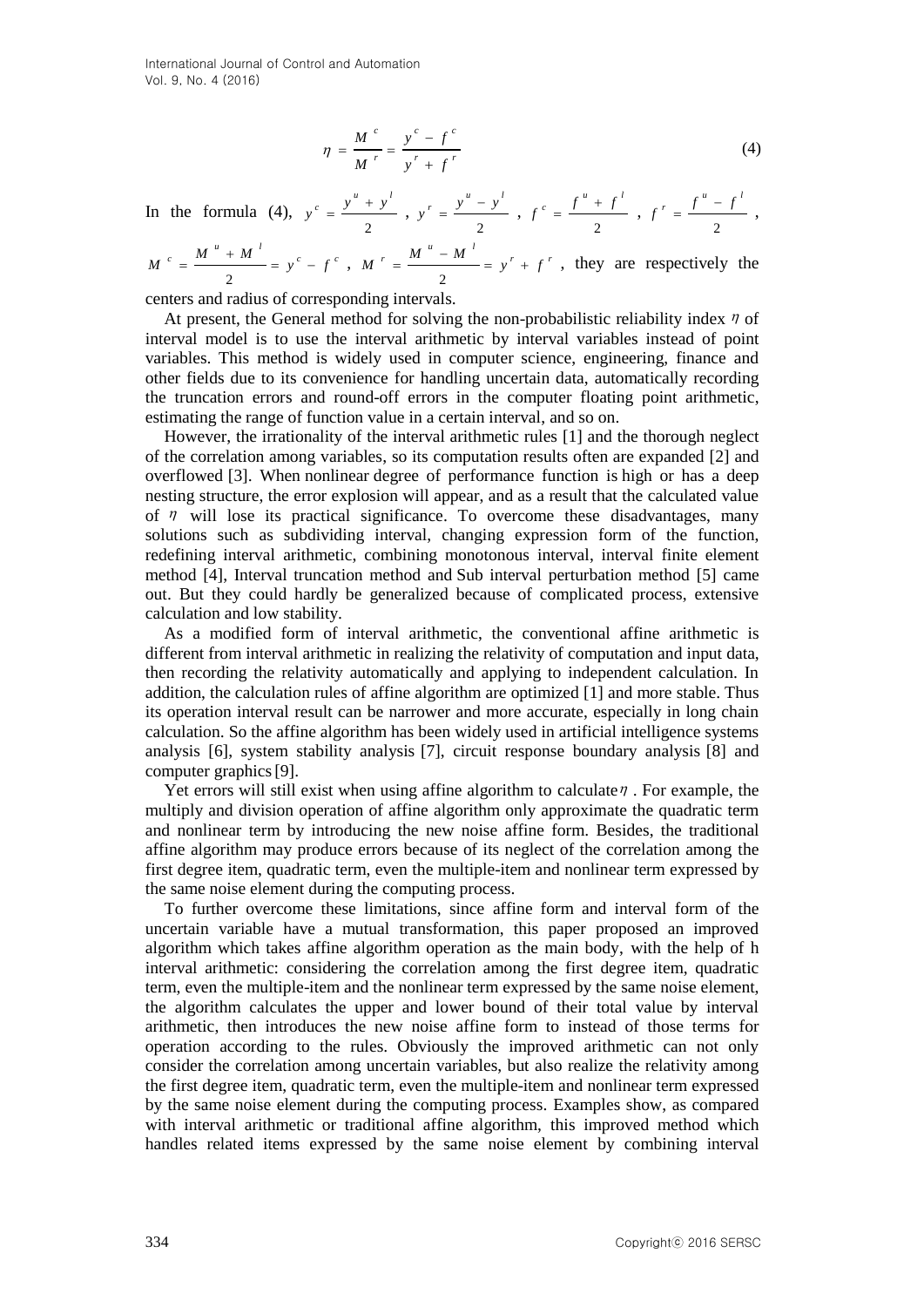arithmetic doesn't only operate easily but can also make the interval results narrower and more accurate when is applied to calculate the non-probabilistic reliability index of interval model which contains complicated nonlinear explicit performance function. The method has better practical significance.

## **2. Affine Forms and Affine Arithmetic**

#### **2.1. Affine Forms**

As considering the correlation among variables, the affine arithmetic can conclude more accurate results. Its basic idea is to express interval variable  $x$  as a kind of affine form. Because of some self-reasons or environment, assuming that the truth value of uncertain variable  $x$  can be effected by  $t$  kinds of noises, then the affine form(written as *x* ˆ)can be expressed as a first-order polynomials of these *t* kinds of noise symbols:

$$
\hat{x} = x_0 + x_1 \varepsilon_1 + x_2 \varepsilon_2 + \dots + x_t \varepsilon_t \tag{5}
$$

In formula(5),  $x_0$  is the center value of  $\hat{x}$ ,  $\varepsilon_j \in [-1,1]$  ( $j = 1, 2, \dots, t$ ) represent the *j* th noise symbol, the real coefficient  $x_j \in R$  ( $j = 1, 2, \dots, t$ ) is called the *j* th partial increment of  $\hat{x}$ .

Since  $\varepsilon_j \in [-1,1]$   $(j = 1, 2, \dots, t)$  which represent different kinds of noises are all independent of each other, when  $|\varepsilon_1| = |\varepsilon_2| = \cdots = |\varepsilon_t| = 1$ , the value of  $\hat{x}$  will reach the upper or lower bound, in other words,  $x_0$ 1 *t j j*  $x_{0} + \sum |x|$  $+\sum_{j=1} |x_j|$  or  $x_0$ 1 *t j j*  $x_{0}$  –  $\sum x_{0}$  $- \sum_{j=1} |x_j|.$ 

Now,  $\hat{x}$  can be transferred to interval form  $\bar{x}$ :

$$
\overline{x} = [x_0 - \sum_{j=1}^{t} |x_j|, x_0 + \sum_{j=1}^{t} |x_j|]
$$
\n(6)

The transformation process taking affine form into interval form represented by formula (6) will lose some original information of uncertain variable; however loosed information cannot be recovered through inverse process. If the same noise element  $\epsilon$ appear in two or more affine forms such as  $\hat{x}$  and  $\hat{y}$ , it means that the uncertainties of  $\hat{x}$ and  $\hat{y}$  have some connection and interdependence.

#### **2.2. Affine Arithmetic**

The returning value of any affine arithmetic that takes affine form or real number as independent variable must be an affine form (first-order polynomials of the noise symbol). Only the four fundamental operations of affine form are specified here.

Assuming  $\beta \in \mathbb{R}, \xi \in \mathbb{R}$  and affine form:  $\hat{x} = x_0 + x_1 \varepsilon_1 + x_2 \varepsilon_2 + \cdots + x_i \varepsilon_i$ ,  $\hat{y} = y_0 + y_1 \varepsilon_1 + y_2 \varepsilon_2 + \cdots + y_t \varepsilon_t$ , then,

$$
\hat{x} \pm \hat{y} = (x_0 \pm y_0) + (x_1 \pm y_1)\varepsilon_1 + \cdots + (x_t \pm y_t)\varepsilon_t
$$
\n(7)

$$
\beta \hat{x} = (\beta x_0) + (\beta x_1) \varepsilon_1 + (\beta x_2) \varepsilon_2 + \dots + (\beta x_t) \varepsilon_t
$$
 (8)

$$
\hat{x} \pm \xi = (x_0 \pm \xi) + x_1 \varepsilon_1 + x_2 \varepsilon_2 + \dots + x_t \varepsilon_t
$$
 (9)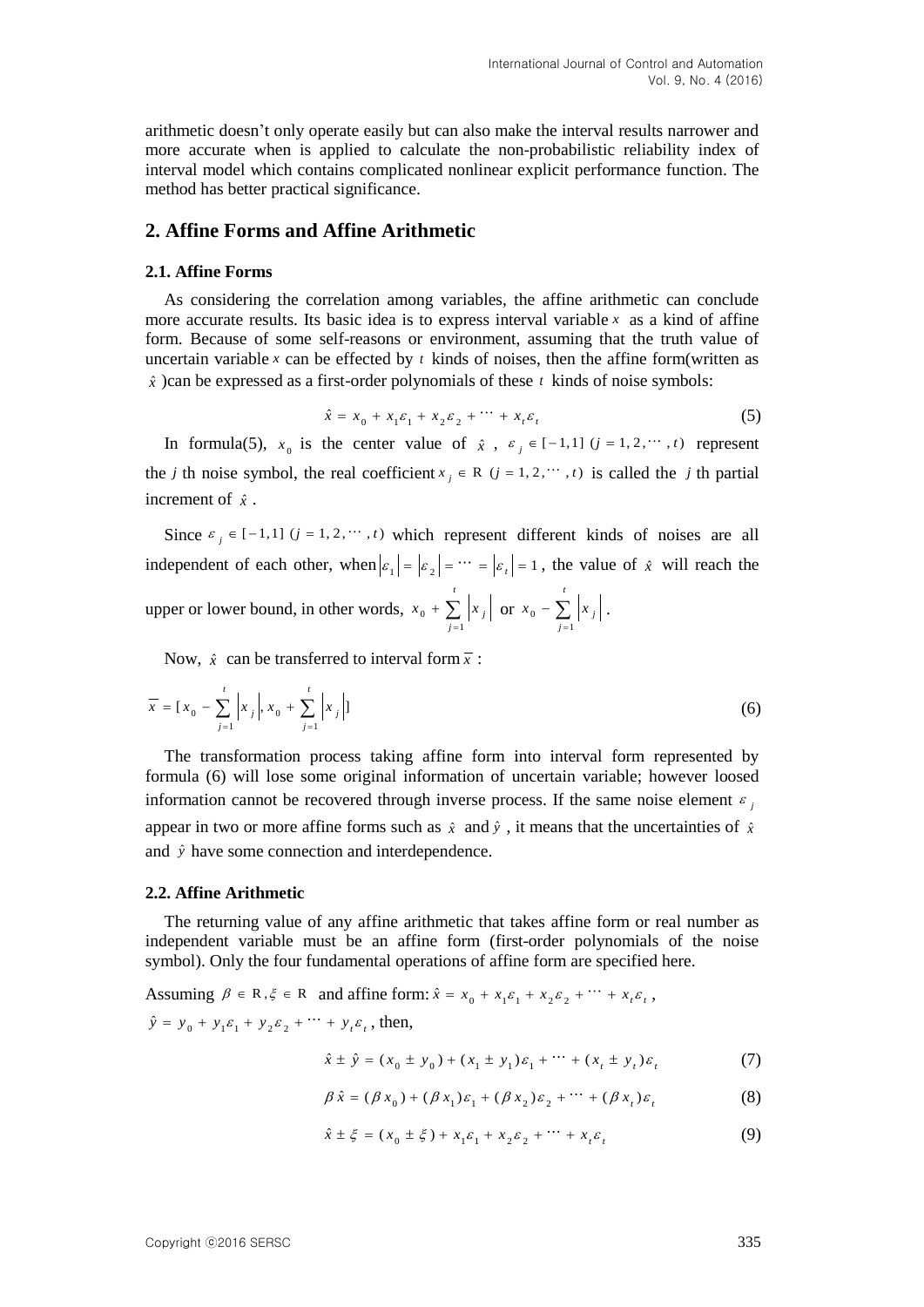$$
\hat{x} \cdot \hat{y} = (x_0 \cdot y_0) + \sum_{j=1}^{t} (x_0 y_j + x_j y_0) \varepsilon_j + \left( \sum_{j=1}^{t} x_j \varepsilon_j \right) \cdot \left( \sum_{j=1}^{t} y_j \varepsilon_j \right)
$$
(10)

$$
\hat{x} / \hat{y} = \hat{x} \cdot (1 / \hat{y}) = \hat{x} \cdot (1 / (y_0 + y_1 \varepsilon_1 + y_2 \varepsilon_2 + \dots + y_i \varepsilon_i)) \tag{11}
$$

That quadratic terms and nonlinear terms of noise symbol appear in multiplication and division formula respectively does not conform to affine form definition formula (5), so it needs to introduce an affine form of the new (the  $t + 1$  th) noise symbol  $\varepsilon_{t+1}$  to replace them.

According to Chebyshev affine approximation theory, set respectively  $b$  and  $a$  as the maximum and minimum in the domain of 1  $\bigcup$   $j=1$  $t \rightarrow \begin{pmatrix} t & t \end{pmatrix}$  $j^{\mathcal{E}}$ <sub>j</sub> | |  $\sum$   $y$ <sub>j</sub> $\mathcal{E}$ <sub>j</sub> *j j*  $x_i \varepsilon_i$   $\left| \cdot \right| \sum y_i \varepsilon_i$  $= 1$   $\left| \begin{array}{c} \overline{j} = 1 \end{array} \right|$  $\left(\begin{array}{ccc} t & \cdot & \cdot \\ \hline \cdot & \cdot & \cdot \end{array}\right)$  $|\sum x_j \varepsilon_j| \cdot |\sum y_j \varepsilon_j|$ ,  $\left(\begin{array}{cc} \bullet & \bullet & \bullet \\ j=1 & \bullet \end{array}\right) \left(\begin{array}{cc} \bullet & \bullet & \bullet \\ j=1 & \bullet \end{array}\right)$  $\sum_{i=1}^{n} x_i \varepsilon_i \cdot \left| \cdot \right| \cdot \left( \sum_{i=1}^{n} y_i \varepsilon_i \right)$ , then the optimal

affine form of 
$$
\left(\sum_{j=1}^{t} x_j \varepsilon_j\right) \cdot \left(\sum_{j=1}^{t} y_j \varepsilon_j\right)
$$
 is:  $\left(\sum_{j=1}^{t} x_j \varepsilon_j\right) \cdot \left(\sum_{j=1}^{t} y_j \varepsilon_j\right) = \frac{a+b}{2} + \frac{b-a}{2} \varepsilon_{t+1}$ 

So the returning value of  $\hat{x} \cdot \hat{y}$  will be

So the returning value of 
$$
x \cdot y
$$
 with be  
\n
$$
\hat{x} \cdot \hat{y} = (x_0 \cdot y_0 + \frac{a+b}{2}) + \sum_{j=1}^{t} (x_0 y_j + x_j y_0) \varepsilon_j + \frac{b-a}{2} \varepsilon_{t+1}
$$
\n(12)

Similarly, according to Chebyshev affine approximation theory and Min-range affine

theory, the returning value of 
$$
1/\hat{y}
$$
 can be gotten:  
\n
$$
1/\hat{y} = -(1/b^2)y_0 + (a+b)^2/(2ab^2) - (1/b^2)(y_1\varepsilon_1 + y_2\varepsilon_2 + \cdots + y_t\varepsilon_t) - (a-b)^2/(2ab^2)\varepsilon_{t+1}
$$
\n(13)

In the equation (13),  $a = y_0 - |y_1| - |y_2| - \cdots - |y_r|$ ,  $b = y_0 + |y_1| + |y_2| + \cdots + |y_r|$ .

## **3. Non-Probabilistic Reliability Affine Arithmetic**

Calculate the center point of interval input variables  $x_1 \sim x_n$  :  $(x_i^l + x_i^u) / 2$   $(i = 1, 2, \dots, n)$ , taken as the center value of corresponding affine form, that is to set:

$$
x_{i_0} = (x_i^l + x_i^u) / 2 \quad (i = 1, 2, \cdots, n)
$$
 (14)

Take the interval radius of  $x_1 \sim x_n$  as the coefficients of single noise symbol  $\varepsilon_1 \ (\varepsilon_1 \in [-1,1])$ , namely:

$$
x_{i_1} = (x_i^u - x_i^l) / 2 \quad (i = 1, 2, \cdots, n)
$$
 (15)

With this,  $x_1 \sim x_n$  can be transformed into *n* affine forms which possess single noise symbol:

$$
\hat{x}_i = x_{i_0} + x_{i_1} \varepsilon_1 = \frac{x_i^u + x_i^l}{2} + \frac{x_i^u - x_i^l}{2} \varepsilon_1 \quad (i = 1, 2, \dots, n)
$$
 (16)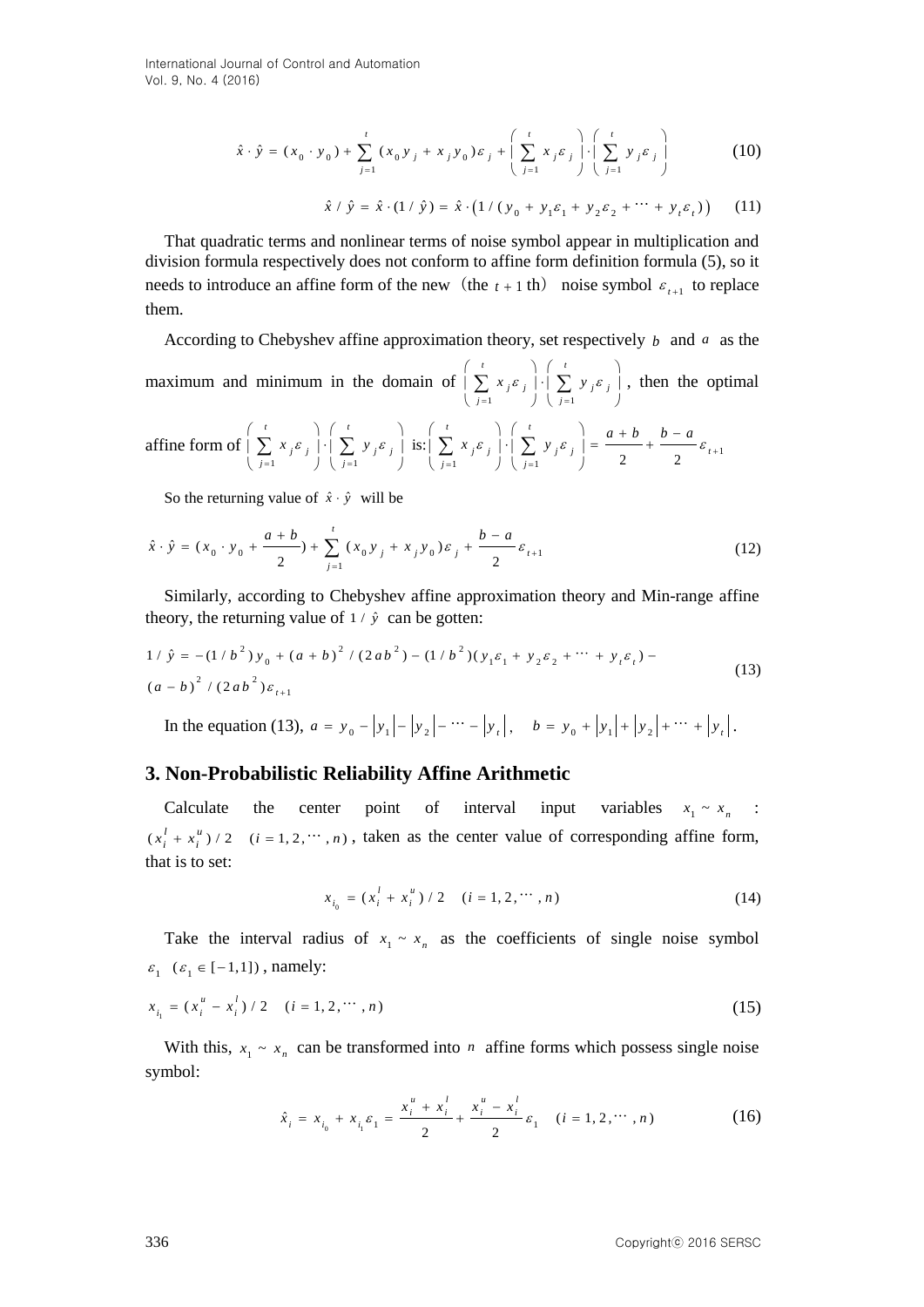Replace the corresponding interval variable  $x_i$  ( $i = 1, 2, \dots, n$ ) in formula (2) with the equation above, the response function (also interval function)  $f(x) = f(x_1, x_2, \dots, x_n)$ will be transformed into affine function. Applied the rules of affine operation to compute the final returning value  $f(\hat{x})$ , it can be expressed as follows:

$$
f(\hat{x}) = f_0 + f_1 \varepsilon_1 + f_2 \varepsilon_2 + \dots + f_{t+1} \varepsilon_{t+1}
$$
 (17)

In the formula (17),  $\varepsilon_2 \sim \varepsilon_{t+1}$  are the t new noise symbols introduced as they are needed.

Work out the upper and lower bound of  $f(\hat{x})$ :

$$
f'' = f_0 + |f_1| + |f_2| + \cdots + |f_{t+1}|
$$
  
\n
$$
f' = f_0 - |f_1| - |f_2| - \cdots - |f_{t+1}|
$$
\n(18)

Similarly, worked out  $y^u$ ,  $y^l$  as the upper and lower bound of allowable interval of structural response, and put those into formula (4), the non-probabilistic reliability index will be obtained:

$$
\eta = \frac{M^{c}}{M^{r}} = \frac{y^{c} - f^{c}}{y^{r} + f^{r}}
$$
(19)

In the formula (19),  $y^c = \frac{y^2 + y^2}{2}$ ,  $x'_n = \frac{y^2 - y^2}{2}$  $\frac{y'' + y'}{y}$ ,  $x_n' = \frac{y'' - y'}{y}$  $y^{c} = \frac{y^{u} + y^{l}}{y^{c}}$ ,  $x_{n}^{r} = \frac{y^{u} - y^{l}}{y^{c}}$ ,  $f^{c} = \frac{f^{u} + f^{l}}{y^{c}}$ ,  $\frac{1}{2}$ ,  $f = \frac{1}{2}$  $f^c = \frac{f^u + f^l}{f^l}, f^r = \frac{f^u - f^l}{f^l}.$ 

### **4. The Improving of Affine Arithmetic**

The use of approximations inevitably induced error in calculating the non-linear function by affine arithmetic, and the errors will increase with the growth of nonlinearity. Besides, calculating errors are further produced as general affine arithmetic just simply introduce the affine form of new noise symbols to respectively replace the first degree item, quadratic term and the multiple-item expressed by same noise symbol without considering the relativity among these terms.

In order to reduce the calculating errors from related items, In view of the fact that affine form and interval form can transform into each other, this paper proposes a modified affine arithmetic algorithm with the aid of interval arithmetic to determine the upper and lower bound. When there are the correlation terms expressed by the same noise symbol in operation, considering the correlation among them, the algorithm calculates the upper and lower bound of their total value by interval arithmetic. Since the values of noise symbol all range in [-1, 1], it's easier to apply interval arithmetic to work out the limits of total correlation terms.

Based on this, introduces the new noise symbol affine form to instead of correlation terms for affine operation. Apparently the improved arithmetic can not only realize the correlation of interval input variables of structural response function and the correlation among allowable interval variable of structural response, but also give full consideration to the relativity among the first degree item, quadratic term and even the multiple-item term of noise during the computing process.

With the aid of interval arithmetic to handle correlation items during the process of affine algorithm, this method applies to calculate the non-probabilistic reliability index in interval model with complicated nonlinear explicit performance function, can get interval results more compact, and more close to the real value. The improved method has better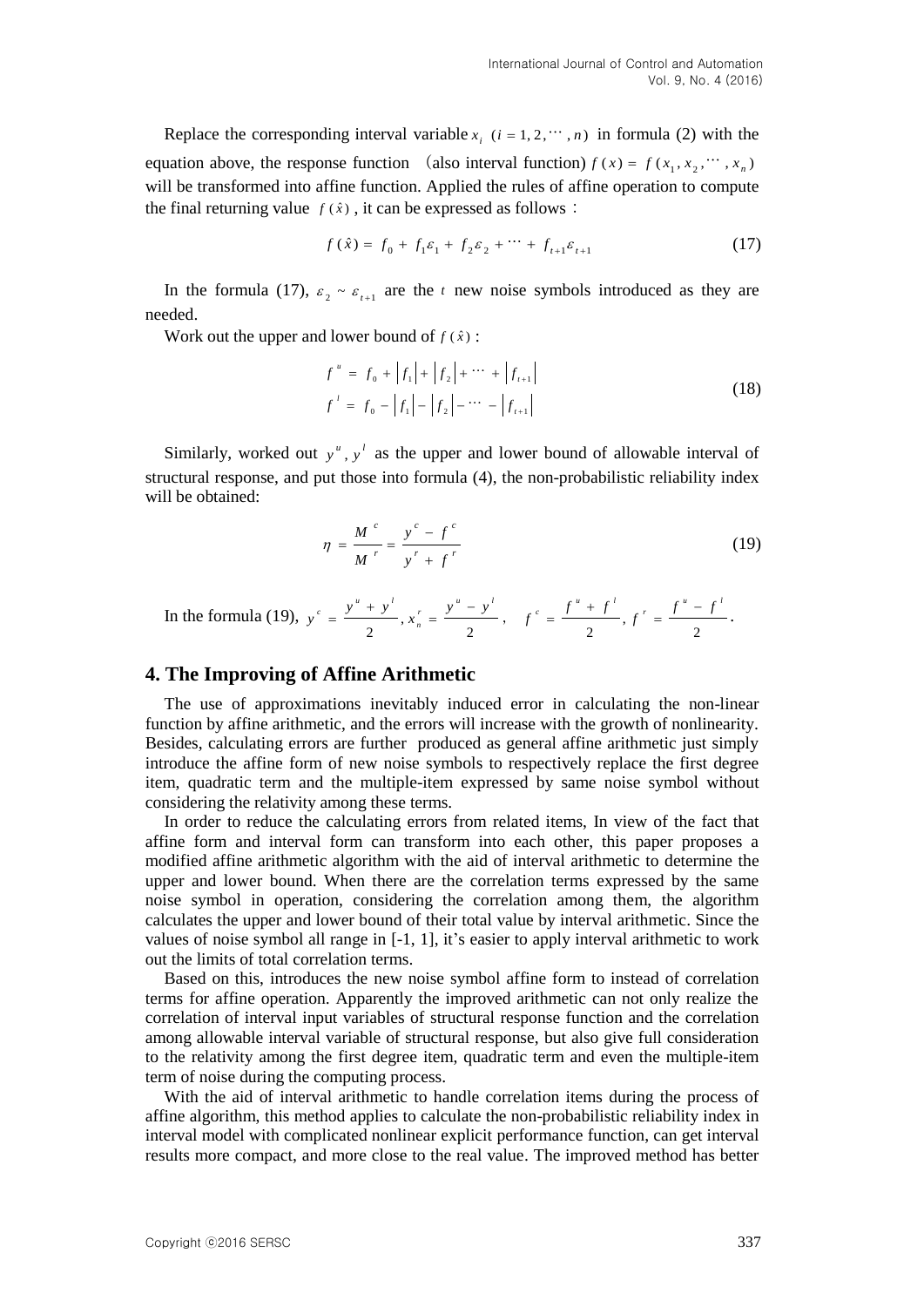practical significance.

Take example for calculating the multiple quadratic terms:<br>*n m* 

Take example for calculating the multiple quadratic terms:  
\n
$$
h = \sum_{i=1}^{n} \sum_{j=1}^{m} h_{ij} \varepsilon_i \varepsilon_j, \ \varepsilon_i, \varepsilon_j \in [-1, 1] \ (i = 1, 2, \cdots, n, \ j = 1, 2, \cdots, m)
$$
\n(20)

If 
$$
\max(\sum_{i=1}^{n} \sum_{j=1}^{m} h_{ij} \varepsilon_i \varepsilon_j) = h^{u}
$$
,  $\min(\sum_{i=1}^{n} \sum_{j=1}^{m} h_{ij} \varepsilon_i \varepsilon_j) = h^{l}$ , then:  

$$
h = \sum_{i=1}^{n} \sum_{j=1}^{m} h_{ij} \varepsilon_i \varepsilon_j = h^{c} + h^{r} \varepsilon_k
$$
(21)

In this formula (21),  $h^c = (h^u + h^l)/2$ ,  $h^r = (h^u - h^l)/2$ ,  $\varepsilon_k$  is the new introduced noise element.

This method handled quadratic correlation term has been also generalized to deal with the multiple-item and nonlinear term.

## **5. Calculating Example**

#### **5.1. Calculating Example 1**

The cantilever beam is diagramed as in Figure 1. There are two concentrated forces  $p_1$  and  $p_2$  load at point C and B, where respectively distant fixed edge A from  $b_1$  and  $b_2$ . The failure will occur if  $|m_{max}| \ge |m_{cr}|$ . Here,  $m_{cr}$  is the critical ultimate bending  $m_{max}$  is the maximum bending of the beam suffering. Assuming the basic interval variable:  $p_1 \in [4.4, 5.6]$  k N,  $p_2 \in [1.7, 2.3]$  k N,  $b_1 \in [1.8, 2.2]$  m,  $b_2 \in [4.5, 5.5]$  m. To apply the improved affine algorithm in this paper to calculate the non-probabilistic reliability index of this structure and compare it's results with which of the interval operation, conventional affine arithmetic in other documents and the exact value.



**Figure 1. Cantilever Beam's Free-Body Diagram**

The performance equations as follows:

$$
M = m_{cr} - p_1 b_1 - p_2 b_2 = 0 \tag{22}
$$

As the critical ultimate bending  $m_{cr}$ , force  $p_1$ , force  $p_2$  and their locations are independent of each other, use the improved affine algorithm of this paper to transform respectively  $m_{cr}$ ,  $p_1$ ,  $b_1$ ,  $p_2$  and  $b_2$  into affine forms with independent noise symbol: i.e.  $m_{cr} = 36 + 4\varepsilon_1$ ,  $p_1 = 5 + 0.6\varepsilon_2$ ,  $b_1 = 2 + 0.2\varepsilon_3$ ,  $p_2 = 2 + 0.3\varepsilon_4$ ,  $b_2 = 5 + 0.5 \varepsilon_5$ , then,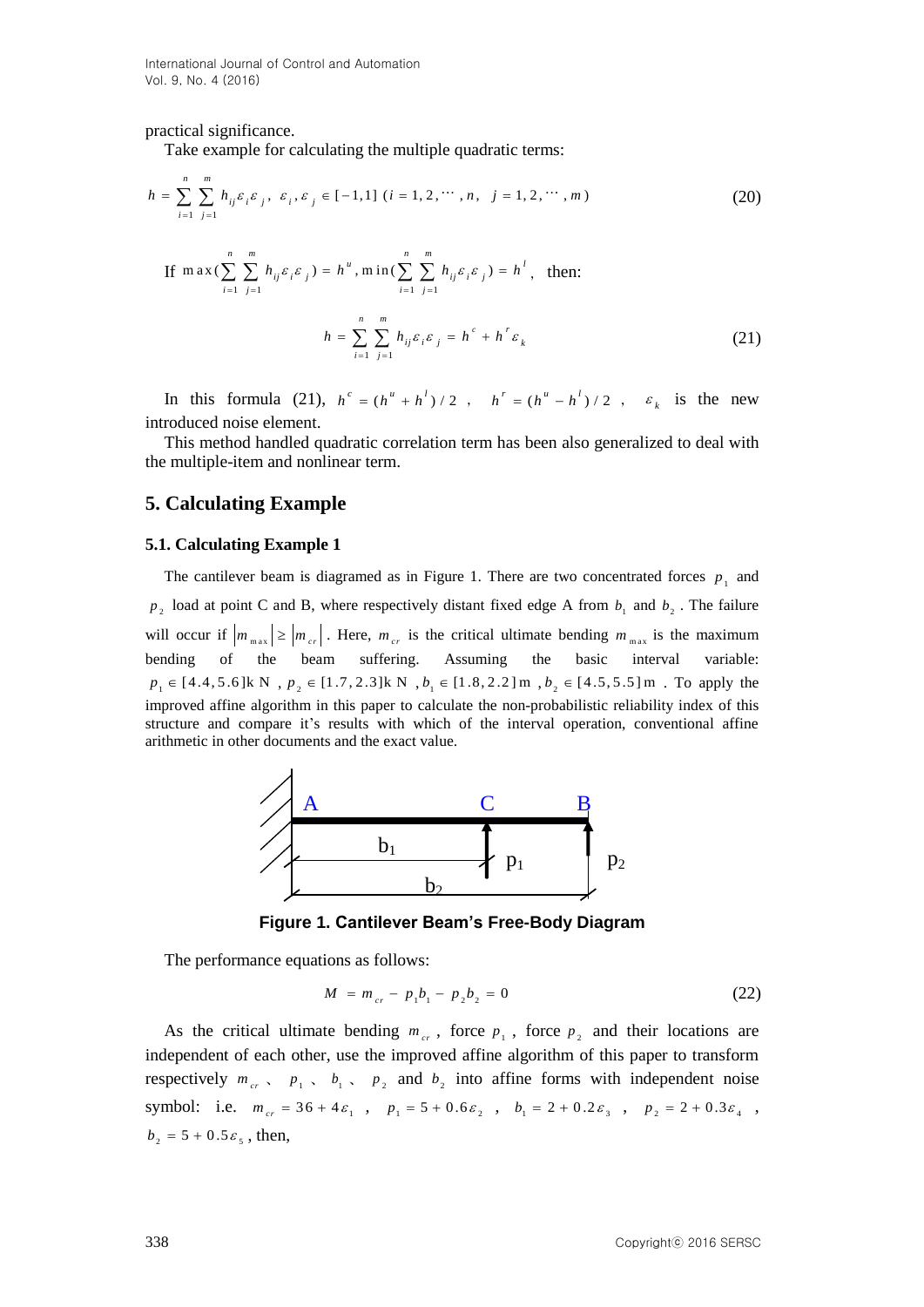$$
M = (36 + 4\epsilon_1) - (5 + 0.6\epsilon_2)(2 + 0.2\epsilon_3) - (2 + 0.3\epsilon_4)(5 + 0.5\epsilon_5)
$$
  
= 16 + 4\epsilon\_1 - 1.2\epsilon\_2 - \epsilon\_3 - 1.5\epsilon\_4 - \epsilon\_5 - 0.12\epsilon\_2\epsilon\_3 - 0.15\epsilon\_4\epsilon\_5  
= 16 + 4\epsilon\_1 + (-1.2\epsilon\_2 - \epsilon\_3 - 0.12\epsilon\_2\epsilon\_3) + (-1.5\epsilon\_4 - \epsilon\_5 - 0.15\epsilon\_4\epsilon\_5) (23)

Considering that  $\varepsilon_2$  and  $\varepsilon_3$  are independent,  $\varepsilon_2 \in [-1,1]$ ,  $\varepsilon_3 \in [-1,1]$ , while they are related to  $\varepsilon_2 \varepsilon_3$ , for avoiding the expansion of interval, the related items of  $\varepsilon_2$ ,  $\varepsilon_3$  and  $\varepsilon_2 \varepsilon_3$  are transformed together into new affine form and calculate their upper and lower bounds with the help of interval algorithm, so:<br> $-1.2 - 1 - 0.12 \le -1.2 \varepsilon_2 - \varepsilon_3 - 0.12 \varepsilon_2 \varepsilon_3 \le 1.2 + 1 - 0.12$ 

$$
-1.2 - 1 - 0.12 \le -1.2\varepsilon_2 - \varepsilon_3 - 0.12\varepsilon_2\varepsilon_3 \le 1.2 + 1 - 0.12 \tag{24}
$$

*i.e.*  $-2.32 \le -1.2 \varepsilon_2 - \varepsilon_3 - 0.12 \varepsilon_2 \varepsilon_3 \le 2.08$ . Therefore, it can be introduced that the affine form  $-0.12 + 2.2\varepsilon_6$  of new noise symbol  $\varepsilon_6$  to replace  $-1.2\varepsilon_2 - \varepsilon_3 - 0.12\varepsilon_2\varepsilon_3$ .

Similarly, 
$$
\varepsilon_4
$$
,  $\varepsilon_5$  and  $\varepsilon_4 \varepsilon_5$  together introduce new affine form:  
-1.5 -1 - 0.15  $\le$  -1.5 $\varepsilon_4$  -  $\varepsilon_5$  - 0.15 $\varepsilon_4 \varepsilon_5$   $\le$  1.5 + 1 - 0.15 (25)

*i.e.*  $-2.65 \le -1.5\varepsilon_4 - \varepsilon_5 - 0.15\varepsilon_4\varepsilon_5 \le 2.35$ . Therefore, the affine form  $-0.15 + 2.5\varepsilon_7$  of new noise symbol  $\varepsilon_7$  is introduced to replace  $-1.5\varepsilon_4 - \varepsilon_5 - 0.15\varepsilon_4\varepsilon_5$ , then,

$$
M = 16 + 4\varepsilon_1 + (-0.12 + 2.2\varepsilon_6) + (-0.15 + 2.5\varepsilon_7)
$$
  
= 15.73 + 4\varepsilon\_1 + 2.2\varepsilon\_6 + 2.5\varepsilon\_7 (26)

Considering that 
$$
\varepsilon_1
$$
,  $\varepsilon_6$  and  $\varepsilon_7$  are independent of each other, so:  
\n $15.73 - 4 - 2.2 - 2.5 \le 15.73 + 4\varepsilon_1 + 2.2\varepsilon_6 + 2.5\varepsilon_7 \le 15.73 - 4 - 2.2 - 2.5$  (27)  
\ni.e.  $7.03 \le 15.73 + 4\varepsilon_1 + 2.2\varepsilon_6 + 2.5\varepsilon_7 \le 24.43$ , then,  $M \in [7.03, 24.43]$ ,

$$
M^r = (24.43 + 7.03) / 2 = 15.73, \quad M^r = (24.43 - 7.03) / 2 = 8.7.
$$

Substitute them into formula (4); the non-probabilistic reliability index of affine arithmetic can be gotten:

$$
\eta = M^c / M^r = \frac{15.73}{8.7} = 1.8080
$$
 (28)

Based on estimation, the actual response interval of  $M = m_{cr} - p_1 b_1 - p_2 b_2$ is  $M \in [7.03, 24.43]$ . To substitute it into formula (4), then the real value of nonprobabilistic reliability index is  $\eta_{True} = 1.8080$ . Table 1 shows the calculated results through methods of this paper or the others.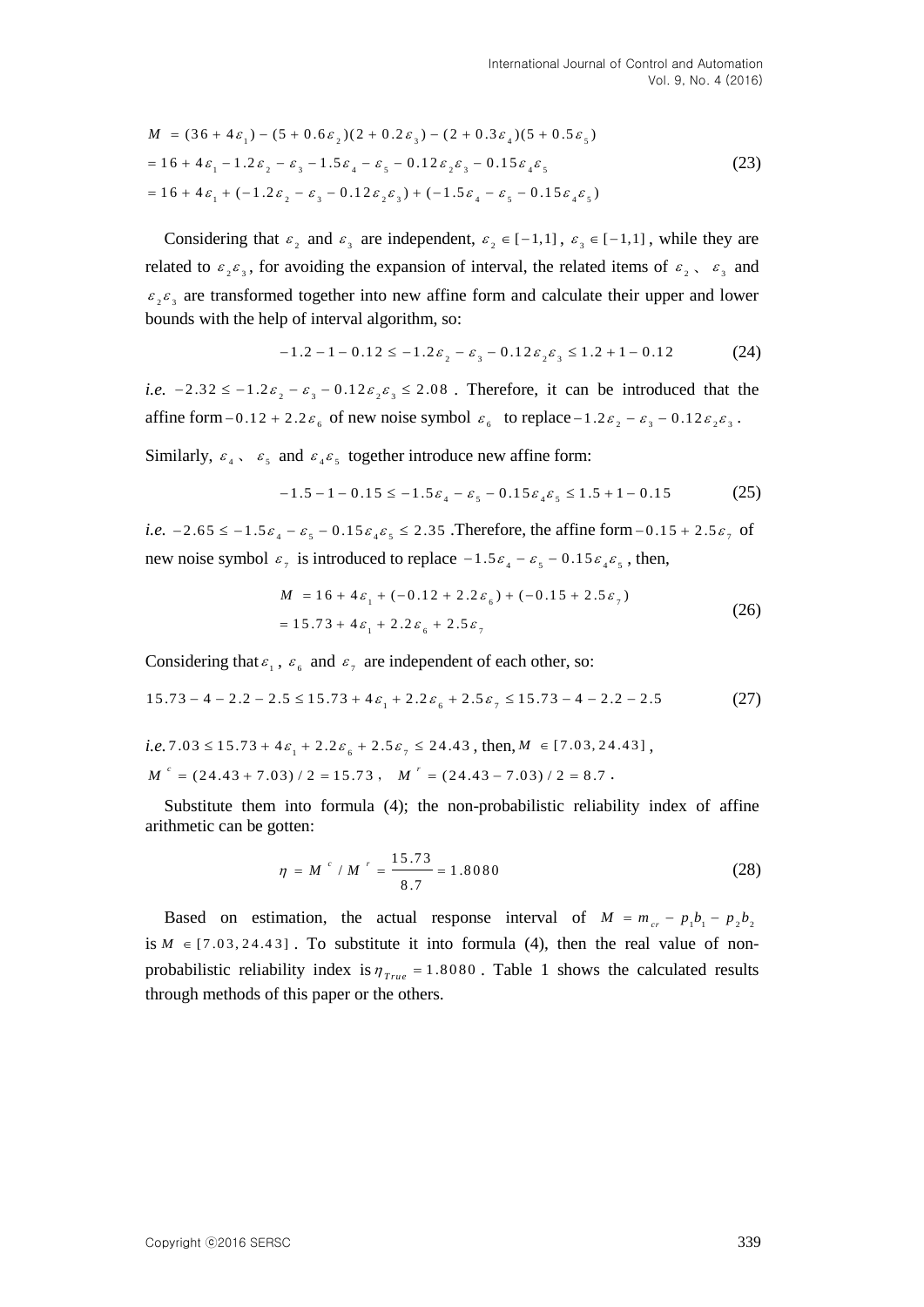|                                            | M             | η      | Error rate                |
|--------------------------------------------|---------------|--------|---------------------------|
|                                            |               |        | to $\eta_{\mathit{True}}$ |
| True value <sup>[10]</sup>                 | [7.03, 24.43] | 1.8080 | $0\%$                     |
| Interval algorithm <sup>[11]</sup>         | [7.03, 24.43] | 1.8080 | $0\%$                     |
| Conventional affine<br>algorithm $^{[12]}$ | [7.03, 24.97] | 1.7837 | 1.3452%                   |
| Method of this paper                       | [7.03, 24.43] | 1.8080 | 0%                        |

## **Table 1. The Results Comparison of Different Method**

It can be seen from Table 1 that the exact result is obtained through both interval algorithm and the method of this paper. Because the values of  $m_{cr}$ ,  $p_1b_1$  and  $p_2b_2$  are independent in performance function expressing formula  $M = m_{cr} - p_1 b_1 - p_2 b_2$ , the interval algorithm will not cause the expansion and overflow of result even without considering the correlation among variables.

Conventional affine algorithm causes some errors because Chebyshev approximation theory was used in handling noise quadratic term. It will inevitably produce errors in the multiplication and division operations. In addition, it ignores the relativity among the first degree item, quadratic term, and even the multiple-item during calculating, so the result also includes this part of calculating errors.

The method of this paper fully takes these correlations into consideration, identifies the upper and lower bound of their total value with help of interval arithmetic, then uses the bound information and introduces the new noise affine form to instead of those terms, and reach high accuracy.

## **5.2. Calculating Example 2**

Shown in Figure 2, the length of the cantilever beam  $l = 400$  mm, its elastic modulus  $E = 200$  *GN* /  $m^2$ , and section moment of inertia  $I = 200$  *m*  $m^4$ . There is a concentrated force  $P \in [200, 400]$ N act at  $a \in [200, 300]$ m m away from fixed edge A. It's known that the allowable deflection along the opposite direction of *y* -axis at the cantilever end B is  $f \in [80, 100]$  m m, try to calculate the non-probabilistic reliability index.



**Figure 2. Cantilever Beam's Free-body Diagram**

The performance function is:

$$
M = y - f \tag{29}
$$

The functional relationship between the deflection  $f$  along the opposite direction of *y* -axis at the cantilever end B and all other parameter above is: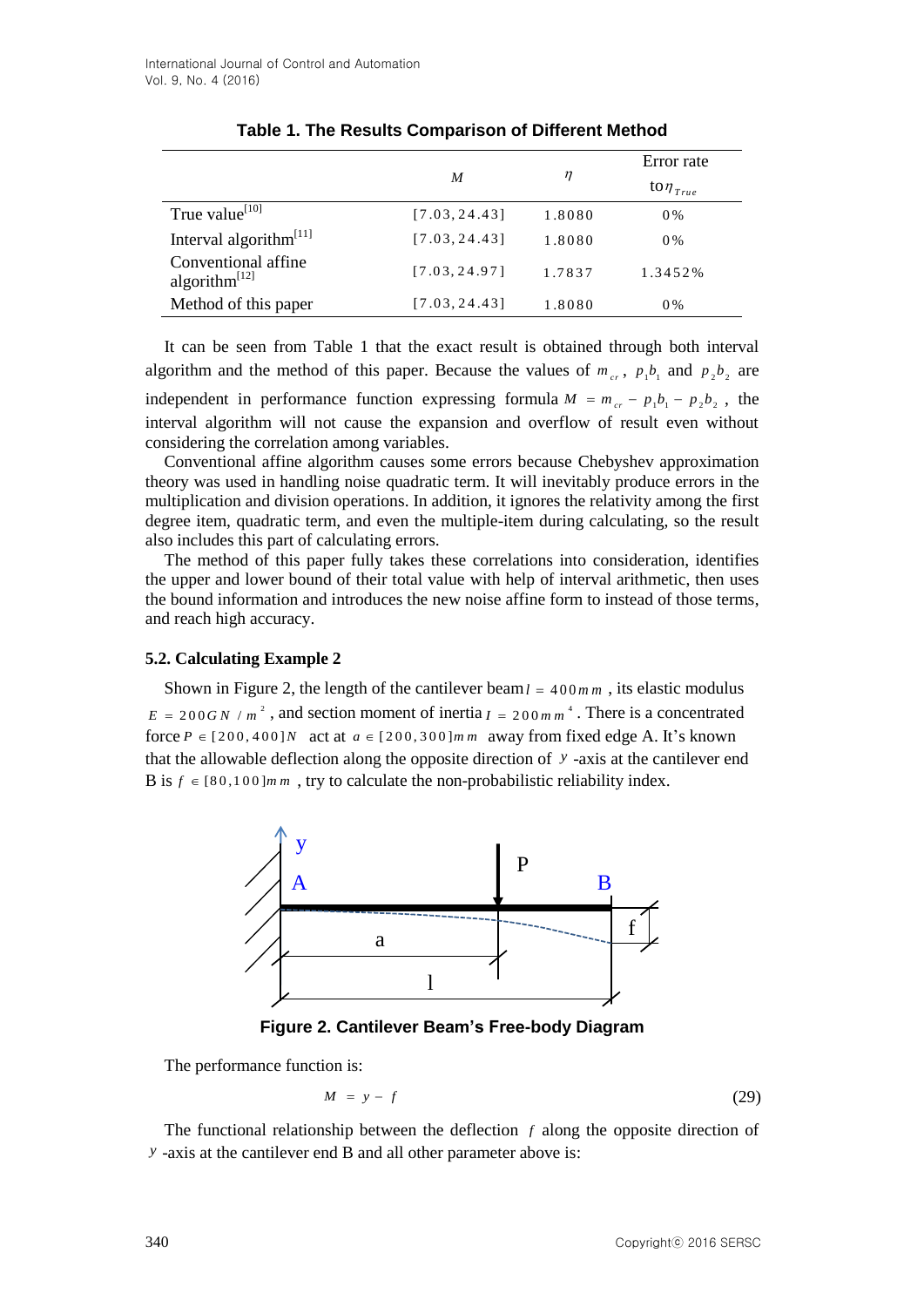$$
f = \frac{Pa^2}{6EI}(3l - a) \tag{30}
$$

**5.2.1. Standard Interval Algorithm:** Substitute interval variable *p* and *a* into formula (30) directly, to make sure the units of  $f$  and  $y$  are same as m m, it must be kept the units of force same as N and the units of length as m m. So the interval expressing formula of  $f$  is:

formula of f is:  
\n
$$
f = \frac{[200, 400][200, 300][200, 300]}{6 \times 200 \times 10^{9} \times 10^{-6} \times 200} (3 \times 400 - [200, 300])
$$
\n(31)

Calculate the formula based on standard interval algorithm rules:<br> $f = \frac{[200, 400][200, 300][200, 300]}{(3 \times 400 - 120)}$ 

$$
f = \frac{[200, 400][200, 300][200, 300]}{6 \times 200 \times 10^{9} \times 10^{-6} \times 200} (3 \times 400 - [200, 300])
$$
  
= 
$$
\frac{[200, 400][200, 300][200, 300]}{6 \times 200 \times 10^{9} \times 10^{-6} \times 200} (1200 - [200, 300])
$$
  
= 
$$
\frac{[200, 400][200, 300][200, 300]}{6 \times 200 \times 10^{9} \times 10^{-6} \times 200} [900, 1000])
$$
  
= 
$$
\frac{[200, 400][200, 300]}{6 \times 200 \times 10^{9} \times 10^{-6} \times 200} (1180000, 300000])
$$
  
= 
$$
\frac{[200, 400][36000000, 90000000]}{2.4 \times 10^{8}}
$$
  
= 
$$
\frac{[720000000000, 36000000000]}{2.4 \times 10^{8}} = [30, 150] m m
$$

Then,  $f^c = 90$ ,  $f^r = 60$ ,  $y^c = (80 + 100) / 2 = 90$ ,  $y^r = (100 - 80) / 2 = 10$ . Substitute them into formula (4), the standard interval value of non-probabilistic reliability index  $\eta$  is:

$$
\eta = \frac{y^{c} - f^{c}}{y^{r} + f^{r}} = \frac{90 - 90}{10 + 60} = 0
$$
\n(33)

**5.2.2. The Improved Affine Arithmetic of this Paper:** As the couple is independent from its application point, *P* and *a* can be transformed into affine forms with independent noise symbol respectively.  $\hat{P} = 300 + 100 \varepsilon_1$  and  $\hat{a} = 250 + 50 \varepsilon_2$ . Substitute them into equation (28), the affine function is: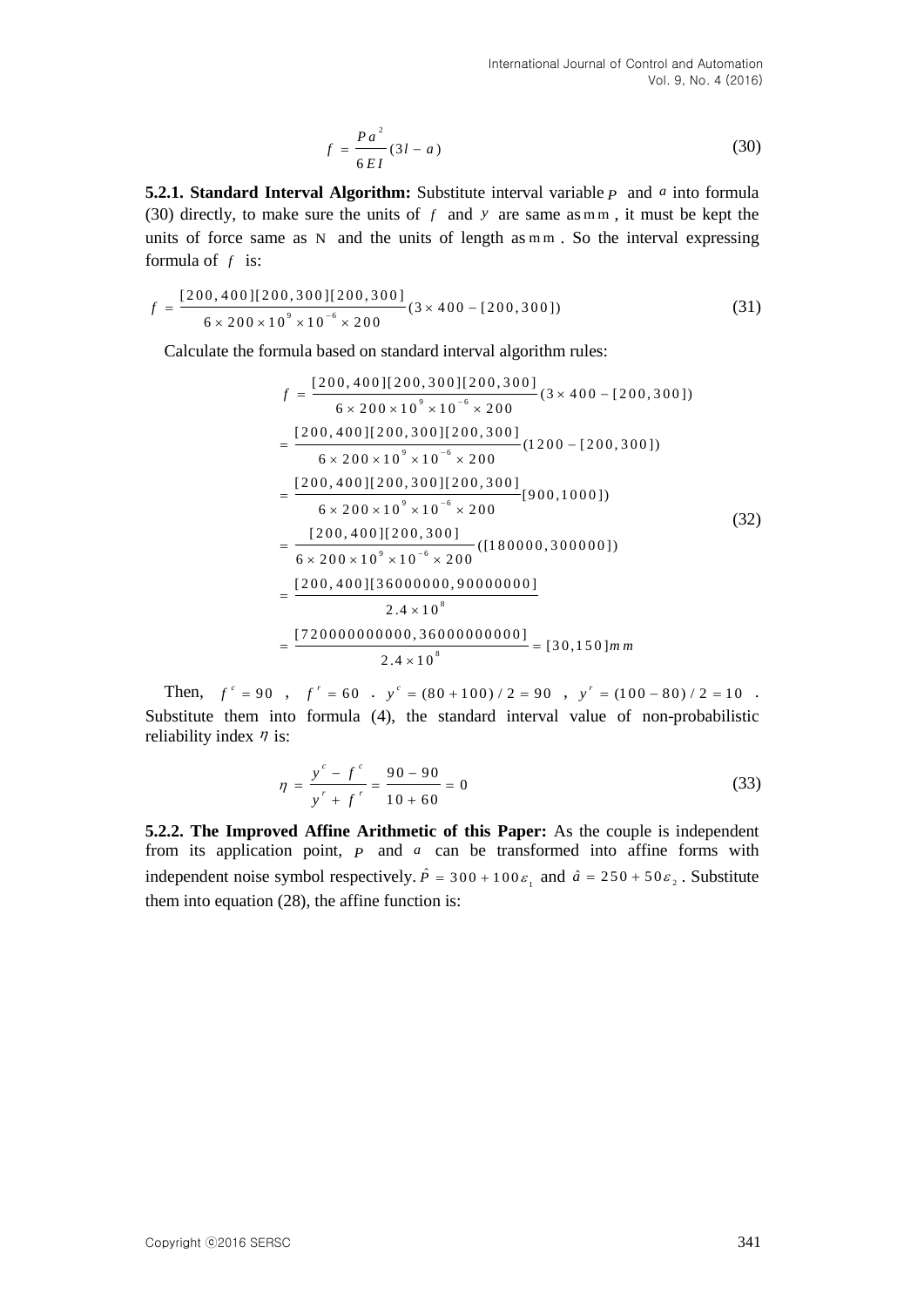$$
f = \frac{(300 + 100\varepsilon_1)(250 + 50\varepsilon_2)(250 + 50\varepsilon_2)}{6 \times 200 \times 10^9 \times 10^{-6} \times 200} (3 \times 400 - (250 + 50\varepsilon_2))
$$
  
\n
$$
= \frac{(300 + 100\varepsilon_1)(250 + 50\varepsilon_2)(250 + 50\varepsilon_2)}{6 \times 200 \times 10^9 \times 10^{-6} \times 200} (950 - 50\varepsilon_2)
$$
  
\n
$$
= \frac{(300 + 100\varepsilon_1)(250 + 50\varepsilon_2)}{6 \times 200 \times 10^9 \times 10^{-6} \times 200} (250 + 50\varepsilon_2)(950 - 50\varepsilon_2)
$$
  
\n
$$
= \frac{(300 + 100\varepsilon_1)(250 + 50\varepsilon_2)}{6 \times 200 \times 10^9 \times 10^{-6} \times 200} (250 \times 950 + (950 \times 50 - 250 \times 50)\varepsilon_2 - 50 \times 50\varepsilon_2^2)
$$
  
\n
$$
= \frac{(300 + 100\varepsilon_1)(250 + 50\varepsilon_2)}{6 \times 200 \times 10^9 \times 10^{-6} \times 200} (237500 + 35000\varepsilon_2 - 2500\varepsilon_2^2)
$$
  
\n
$$
= \frac{(300 + 100\varepsilon_1)(250 + 50\varepsilon_2)}{6 \times 200 \times 10^9 \times 10^{-6} \times 200} \times \left(\frac{250 \times 237500 + (250 \times 35000 + 50 \times 237500)\varepsilon_2}{+(50 \times 35000 - 250 \times 2500)\varepsilon_2^2 - 50 \times 2500\varepsilon_2^3}\right)
$$
  
\n
$$
= \frac{(300 + 100\varepsilon_1)}{6 \times 200 \times 10^9 \times 10^{-6} \times 2
$$

Since  $\varepsilon_2 \in [-1,1]$  is completely correlated with itself, the item Since  $\varepsilon_2 \in [-1,1]$  is completely correlated w<br>
59375000 + 20625000 $\varepsilon_2$  + 1125000 $\varepsilon_2$ <sup>2</sup> - 502500 $\varepsilon_2$ <sup>3</sup> meets:<br>
59375000 - 20625000 + 1125000 + 502500 ≤

$$
59375000 - 20625000 + 1125000 + 502500 \le
$$
  
\n
$$
59375000 + 20625000 \varepsilon_2 + 1125000 \varepsilon_2^2 - 502500 \varepsilon_2^3 \le
$$
  
\n
$$
59375000 + 20625000 + 1125000 - 502500
$$
  
\n
$$
40377500 \le 158437500 + 19093750 \varepsilon_2 + 328125 \varepsilon_2^2 - 203125 \varepsilon_2^3 \le 80622500.
$$
 (35)

*i.e.* 
$$
40377500 \le 158437500 + 19093750\varepsilon_2 + 328125\varepsilon_2^2 - 203125\varepsilon_2^3 \le 80622500
$$
.

So the affine form  $60500000 + 20122500 \epsilon_3$  of new noise symbol  $\epsilon_3 \in [-1,1]$  is

introduced. And to substitute into formula (34):  
\n
$$
f = \frac{(300 + 100 \varepsilon_1)}{6 \times 200 \times 10^9 \times 10^{-6} \times 200} \times (59375000 + 20625000 \varepsilon_2 + 1125000 \varepsilon_2^2 - 502500 \varepsilon_2^3)
$$
\n
$$
= \frac{(300 + 100 \varepsilon_1)}{6 \times 200 \times 10^9 \times 10^{-6} \times 200} \times (60500000 + 20122500 \varepsilon_3)
$$
\n
$$
= \frac{300 \times 60500000 + 100 \times 60500000 \varepsilon_1 + 300 \times 20122500 \varepsilon_3 + 100 \times 20122500 \varepsilon_1 \varepsilon_3}{6 \times 200 \times 10^9 \times 10^{-6} \times 200}
$$
\n
$$
= \frac{18150000000 + 6050000000 \varepsilon_1 + 6036750000 \varepsilon_3 + 2012250000 \varepsilon_1 \varepsilon_3}{6 \times 200 \times 10^9 \times 10^{-6} \times 200}
$$
\n= 75.625 + 25.20833\varepsilon\_1 + 25.15313\varepsilon\_3 + 8.384375\varepsilon\_1 \varepsilon\_3

Because of the independence between 
$$
\varepsilon_1
$$
 and  $\varepsilon_3$ , then:  
\n $75.625 - 25.20833 - 25.15313 + 8.384375 \le$   
\n $75.625 + 25.20833\varepsilon_1 + 25.15313\varepsilon_3 + 8.384375\varepsilon_1\varepsilon_3 \le$   
\n $75.625 + 25.20833 + 25.15313 + 8.384375$   
\ni.e. 33.64792  $\leq$  75.625 + 25.20833 $\varepsilon_1$  + 25.15313 $\varepsilon_3$  + 8.384375 $\varepsilon_1\varepsilon_3 \leq$  134.3708

Therefore, the affine form  $84.00938 + 50.36146\varepsilon_4$  of new noise symbol  $\varepsilon_4$  can be introduced to replace the formula above, working out the final returning value of structural response function: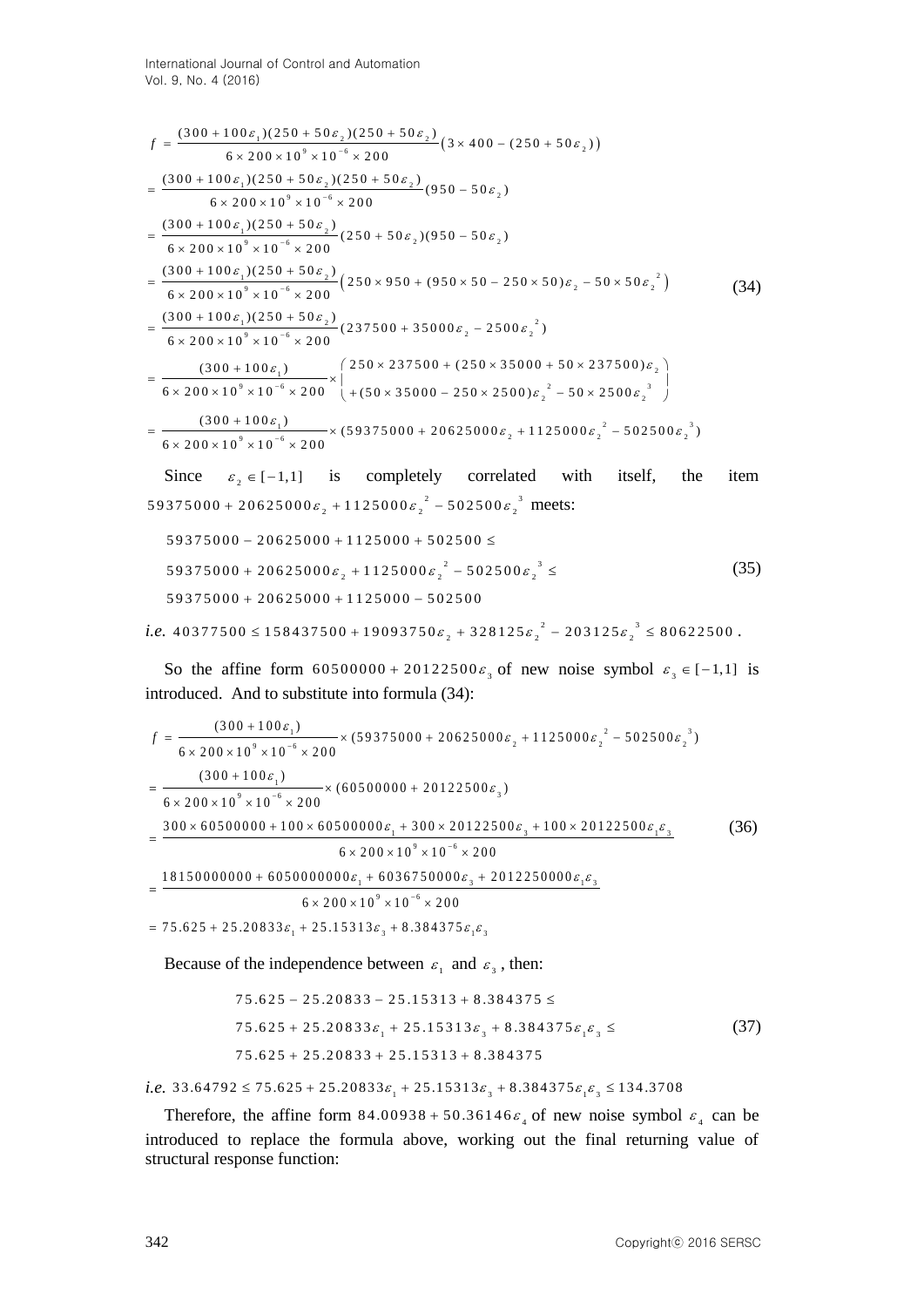$$
f = 84.00938 + 50.36146 \varepsilon_4 \tag{38}
$$

So,  $f \in [f^{\prime}, f^{\prime\prime}] = [33.64792, 134.3708]$ , the unit is  $m m$ , then,  $f^{\prime} = 84.00938$ ,  $f' = 50.36146$ , and substitute them into formula (19), the interval value of nonprobabilistic reliability index  $\eta$  by the improved affine arithmetic of this paper is obtained:

$$
\eta = \frac{y^{c} - f^{c}}{y^{r} + f^{r}} = \frac{90 - 84.00938}{10 + 50.36146} = 0.099246
$$
\n(39)

**5.2.3. Traditional Affine Algorithm:** The first half processes of traditional affine algorithm and arithmetic of this paper are same. Therefore it also obtains formula (30) by algorithm and arithmetic of this paper are same. Therefore it also obtains formula (substituting affine form transformed from interval variable into formula (34), *i.e.*:<br>  $f = \frac{(300 + 100 \epsilon_1)}{6 \times 200 \times 10^9 \times 10^{-6} \times 200}$ 

substituting affine form transformed from interval variable into formula (34), *i.e.*:  
\n
$$
f = \frac{(300 + 100 \varepsilon_1)}{6 \times 200 \times 10^9 \times 10^{-6} \times 200} \times (59375000 + 20625000 \varepsilon_2 + 1125000 \varepsilon_2^2 - 502500 \varepsilon_2^3)
$$
 (40)

The formula (40) contains quadratic term 1125000 $\varepsilon$ ,<sup>2</sup> 1125000 $\varepsilon_2^2$  and cubic term -502500 $\varepsilon_2^3$  $-502500 \varepsilon_2^3$ . Because  $\varepsilon_2 \in [-1,1]$ ,  $0 \le 1125000 \varepsilon_2^2$  $0 \le 1125000 \varepsilon_2^{2} \le 1125000$ , the affine form – 562500 + 562500 $\varepsilon_3$  of the new noise symbol  $\varepsilon_3 \in [-1,1]$  is introduced to replace them.

Similarly,  $-502500 \le -502500 \epsilon_2^3$  $-502500 \le -502500 \varepsilon_2^3 \le 502500$ , the affine form  $502500 \varepsilon_4$  of the new

noise symbol 
$$
\varepsilon_4 \in [-1,1]
$$
 is introduced to replace it. So:  
\n
$$
f = \frac{(300 + 100\varepsilon_1)}{6 \times 200 \times 10^9 \times 10^{-6} \times 200} \times \left(\frac{59375000 + 20625000\varepsilon_2 -}{562500 + 562500\varepsilon_3 + 502500\varepsilon_4}\right)
$$
\n
$$
= \frac{(300 + 100\varepsilon_1)}{6 \times 200 \times 10^9 \times 10^{-6} \times 200} \times (58812500 + 20625000\varepsilon_2 + 562500\varepsilon_3 + 502500\varepsilon_4) \qquad (41)
$$
\n
$$
\left(\frac{17643750000 + 5881250000\varepsilon_1 + 6187500000\varepsilon_2 + 168750000\varepsilon_3 +}{150750000\varepsilon_4 + 206250000\varepsilon_1\varepsilon_2 + 56250000\varepsilon_1\varepsilon_3 + 50250000\varepsilon_1\varepsilon_4}\right)
$$
\n
$$
6 \times 200 \times 10^9 \times 10^{-6} \times 200
$$
\n(41)

As  $\varepsilon_1, \varepsilon_2, \varepsilon_3, \varepsilon_4 \in [-1, 1]$  and the numerator contain quadratic term 20625000 $\varepsilon_1 \varepsilon_2$ As  $\varepsilon_1, \varepsilon_2, \varepsilon_3, \varepsilon_4 \in [-1, 1]$  and the numerator contain quadratic term  $20625000\varepsilon_1\varepsilon_2$ <br>which meets the relation  $-20625000 \le 20625000\varepsilon_1\varepsilon_2 \le 20625000$ , the affine form 20625000 $\varepsilon$ <sub>5</sub> of the new noise symbol  $\varepsilon$ <sub>5</sub>  $\in$  [-1,1] is introduced to replace it. Similarly, the quadratic term  $56250000\varepsilon_1\varepsilon_3$  can be replaced by the affine form 56250000 $\varepsilon_6$  of the new noise symbol  $\varepsilon_6 \in [-1,1]$ , 50250000 $\varepsilon_1 \varepsilon_4$  can be replaced

by the affine form 
$$
50250000\epsilon_7
$$
 of  $\epsilon_7 \in [-1,1]$ , then:  
\n
$$
\left(\frac{17643750000 + 5881250000\epsilon_1 + 6187500000\epsilon_2 + 168750000\epsilon_3 + 1}{150750000\epsilon_4 + 20625000\epsilon_5 + 56250000\epsilon_6 + 50250000\epsilon_7}\right)
$$
\n(42)

The value range of the numerator is:  $[-32201000000, 32201000000]$ .

Therefore,  $f \in [1 2.86042, 134.1708]$ ,  $f^c = (1 2.86042 + 134.1708) / 2 = 73.51563$ ,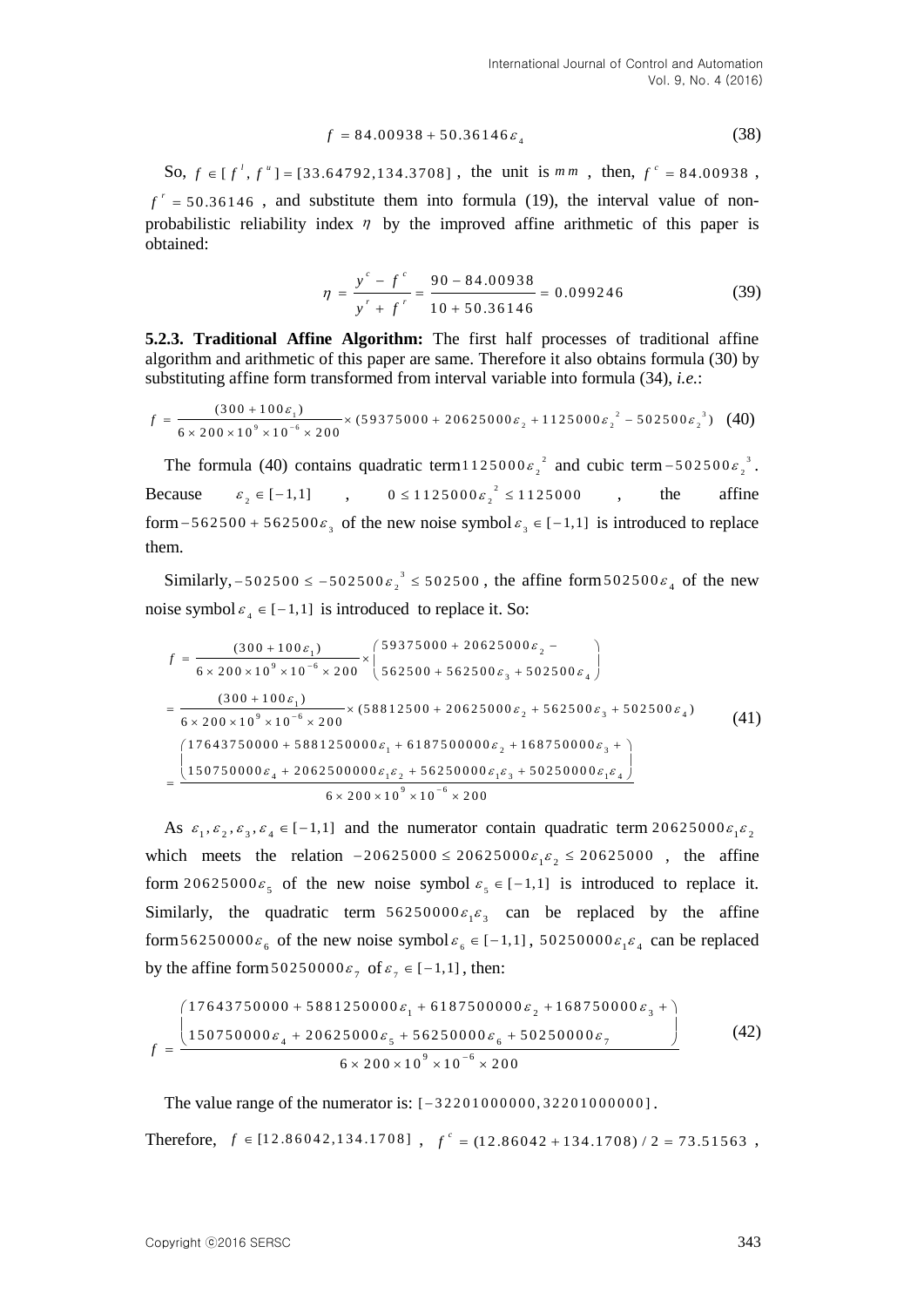$f' = (134.1708 - 12.86042) / 2 = 60.65521$ .

Substitute them into formula (19), the non-probabilistic reliability index  $\frac{73.51563}{2000} = 0.233307$  $\overline{60.65521}$  $\frac{1}{90}$  $\eta = \frac{1}{10}$  $=\frac{90-73.51563}{10+60.65521}=0.$ .

Based on estimation, the actual response interval of  $f$  is  $[33.33333,135]$ *mm*, *i.e.*  $f^{c} = (135 + 33.33333) / 2 = 84.16667$ ,  $f^{r} = (135 - 33.33333) / 2 = 50.83333$ .

Substitute it into formula (19), the true value of non-probabilistic reliability index انة.<br>90  $\frac{1}{10}$  $\frac{84.16667}{89.00000} = 0.09589$  $\eta_{\text{TRUE}} = \frac{}{10 + 50.83333}$  $= \frac{90 - 84.16667}{10 + 50.83333} = 0.0$ . Table 2 shows the calculated results through methods of this paper or the others.

|                                  |                        | $\eta$   | Error rate       |
|----------------------------------|------------------------|----------|------------------|
|                                  | M                      |          | to $\eta_{True}$ |
| True value                       | [5.8333, 60.8333]      | 0.09589  | $0\%$            |
| Interval algorithm               | $[-70, 70]$            | $\Omega$ | 100%             |
| Conventional affine<br>algorithm | $[-54.1708, 87.13958]$ | 0.233307 | 143.3061%        |
| Method of this paper             | [5.9906, 60.3614]      | 0.099246 | 3.4995%          |

#### **Table 2. The Results Comparison of Different Method**

It's obvious in Table 2 that the interval algorithm results include considerable errors and the reliability index is smaller than its true value  $\eta_{\text{TRUE}}$ , *i.e.* the result of the reliability index of interval algorithm is conservative. The reason is that the standard interval algorithm neglects the auto-correlation of *a* and  $a^2(3l - a)$  during the process of computing and causes the error explosion. The standard interval algorithm can get 2 computing and causes the error exprosion. The standard interval algorithm can get  $a^2(3l - a) \in [36000000, 90000000]$ , while its true value interval is  $[40000000, 81000000].$ 

 $f' = (134.1708 - 12.86942) / 2 = 60.65521$ ,<br>
Substitute them into formula (19), the non-probabilistic reliability index<br>  $q = \frac{90 - 23.81566}{10 + 60.65321} = 0.23397$ .<br>  $\Gamma = 0.35 \times 18.53 \times 33.53 \times 2 = 84.16667$ .  $f' = (135 - 33.3333$ Moreover the reliability index value of the conventional affine algorithm also contains considerable errors but is higher than  $\eta_{\text{TRUE}}$ , in other words, its result  $\eta$  is overly optimistic without enough security. The reason is although the conventional affine algorithm is able to handle the relativity among the interval input variables in structural response function and allowable interval variables of structural response, it cannot take the correlation among the first degree item, quadratic term, even the multiple-item and nonlinear term which expressed by same noise symbol into effective treatment. In addition, the method is approximate optimization for multiplication computation. At the same time, the first degree item, quadratic term and related item appear frequency in this example, some approximate errors and considerable calculating errors are produced.

Only minor errors exist in the results of this paper's method because of inevitable rounding errors and accumulated errors.

## **6. Conclusions**

Aimed at that standard interval arithmetic is easy to cause error explosion, as well as traditional affine arithmetic is easy to cause calculation error due to not considering the correlation among the first degree item, quadratic term, even the multiple-item and the nonlinear term expressed by the same noise, this paper proposed an improved algorithm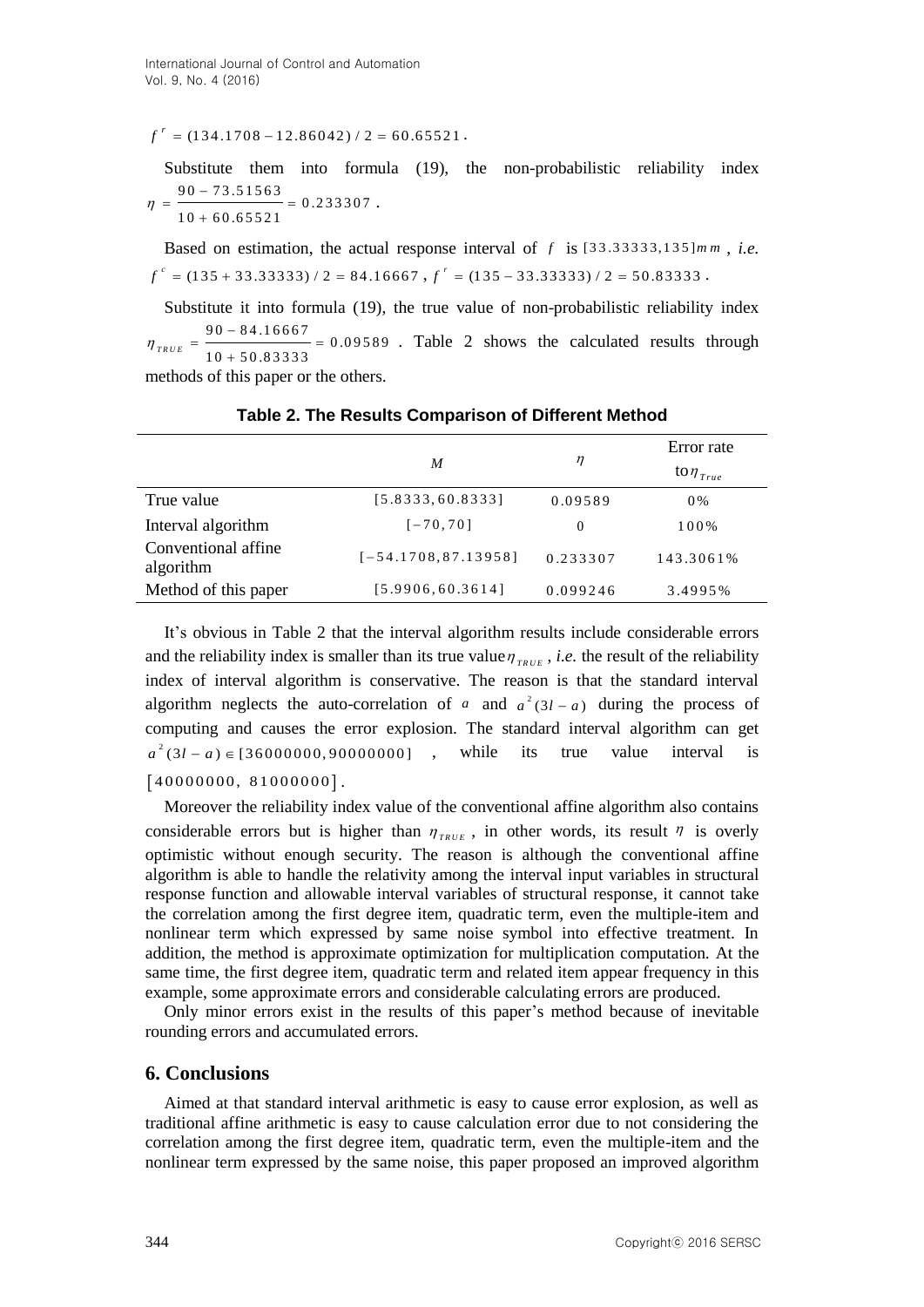which took affine algorithm operation as the main body. When there are those correlation items, the algorithm calculates the upper and lower bound of their total value with help of interval arithmetic. The method improved the conventional affine operation by combining interval arithmetic. When it applied to calculate the non-probabilistic reliability index, the results has much higher accuracy than the interval arithmetic and the conventional affine algorithm.

## **Acknowledgment**

This work was funded by Nature Science Foundation of China (No.51465017).

## **References**

- [1] H. Shou, R. Martin, I. Voiculescu, A. Bowyer and G. Wang, "Affine arithmetic in matrix form for polynomial evaluation and algebraic curve drawing", Progress in Natural Science, vol. 12, **(2002)**, pp. 77-80.
- [2] D. Wang and J. Li, "A reliable approach to compute the static response of uncertain structural system", Chinese Journal of Computations Mechanics, (In Chinese), vol. 20, **(2003)**, pp.662- 668.
- [3] C. Liu and O. Chen, "Analysis of the random structure with the rough set theory", Journal of Mechanical Strength, (In Chinese), vol. 26, **(2004)**, pp. 274 -277.
- [4] S. Guo and Z. LV, "Interval arithmetic and static interval finite element method", Application Mathematics and Mechanics, vol. 22, **(2001)**, pp. 1249-1254.
- [5] X. Wang and Z. Qiu, "Robust reliability of structural vibration", Journal of Beijing University of Aeronautics and Astronautics, (In Chinese), vol. 29, **(2003)**, pp. 1006- 1010.
- [6] K. S. Goldenstein, C. Vogler and D. Metaxas, "Statistical cue integration in DAG deformable models", IEEE Transactions on Pattern Analysis and Machine Intelligence, vol. 25, **(2003)**, pp. 801-813.
- [7] Y. Xie and J. Chen, "Stability analysis of uncertain system using affine inequality", Chinese High Technology Letters, (In Chinese), vol. 4, **(2008)**, pp. 867-871.
- [8] N. Femia and G. Spagnuolo, "True worst-case circuit tolerance analysis using genetic algorithms and affine arithmetic", IEEE Transactions on Circuits and Systems, vol. 47, **(2000)**, pp. 1285-1296.
- [9] R. Martin, H. Shou and I. Voiculescu, "Comparison of interval methods for plotting algebraic curves", Computer Aided Geometric Design, vol. 19, **(2002)**, pp553-587.
- [10] J. G. Zhang, J. J. Chen, T. Jiang and X. S. Ma, "Research on the calculation of the non-probabilistic reliability of uncertain structures", Journal of Mechanical Strength, (In Chinese), vol. 29, **(2007)**, pp. 58-62.
- [11] J. H. Ma and F. X. Zhu, "Reliability measures of structures based on interval", Journal of Mechanical Strength, (In Chinese), vol. 34, **(2012)**, pp. 48-52.
- [12] T. Jiang, J. J. Chen and C. J. Zhang, "Non-probabilistic reliability index and affine arithmetic", Journal of Mechanical Strength, (In Chinese), vol. 29, **(2007)**, pp. 251-255.

#### **Authors**



**Sun Jianping**, she received the bachelor degree in School of Mechanical Engineering from Changsha Railway University, Changsha, China in 1992. She received the master degree in Mechanical Engineering from East China Jiao Tong University, Nanchang, China in 2006. She was admitted to candidacy for Ph. D., from School of Traffic & Transportation Engineering, Central South University, Changsha, China, 2010. And she is a Professor at the School of Railway Transportation, East China Jiao Tong University, Nanchang 330013, China. Her major fields of study are interested in Mechanical Engineering (phone: 00-86-791-87045158; fax: 00-86-791-87046246; e-mail: 928135125@qq.com).